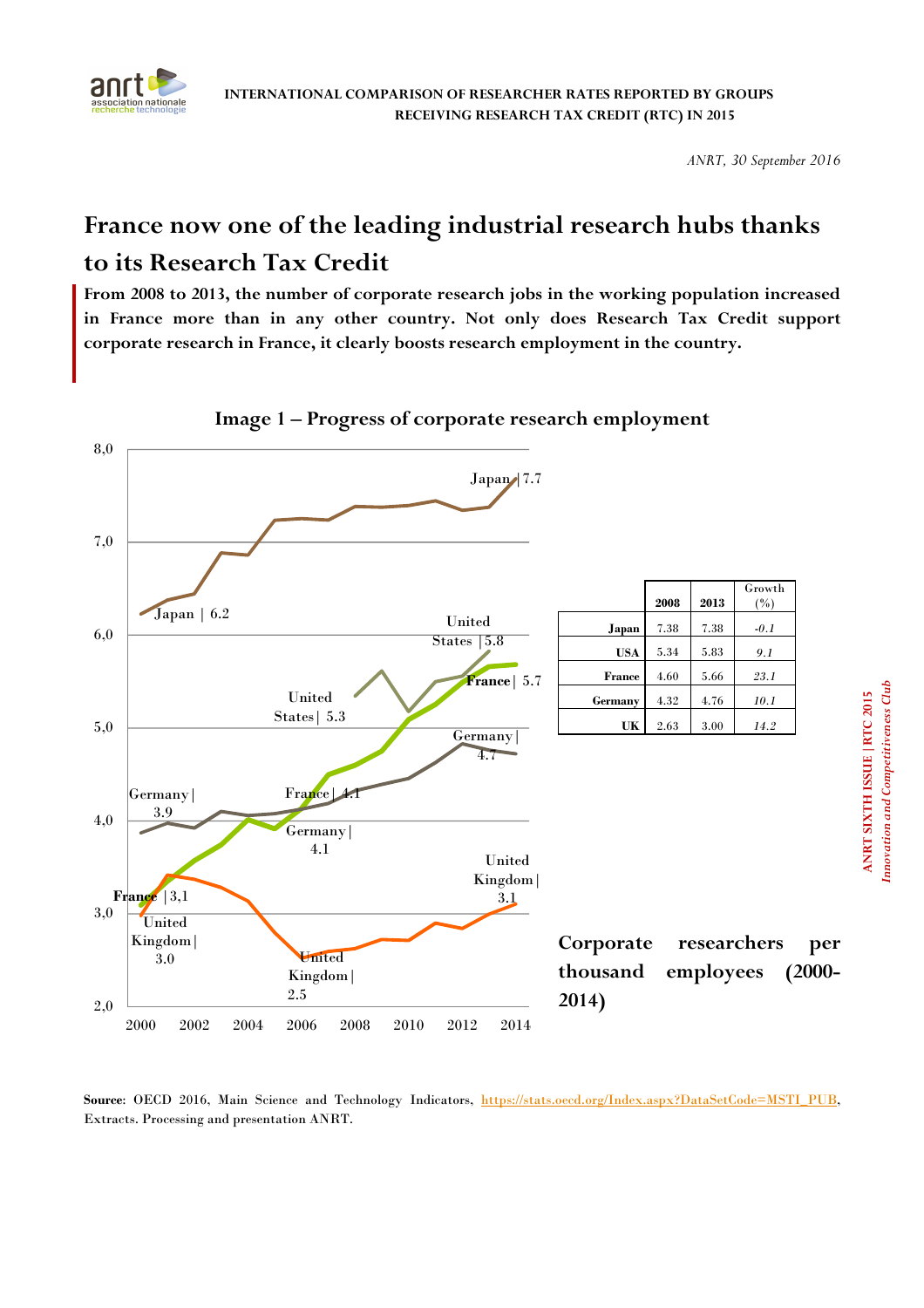In France, the growth rate of employment in corporate research is higher than in any other major research country, thanks to Research Tax Credit (RTC). The other countries have also set up measures to encourage hiring in the domain. Over the last eight years, Research Tax Credit regulation has been subject to only slight modifications. The positive impact on scientific jobs in companies located in France is indisputable (cf. Image 1). Thanks to the Research Tax Credit "young doctor" initiative, companies hire 1,300 doctorate holders every year (cf. PR ANRT, 16 May 2016). Research Tax Credit is achieving its objectives, i.e. it encourages companies to de-risk their technological developments in France.

France has equipped itself with a powerful tax tool to boost research in the country. With companies employing 5.7 researchers for 1,000 staff, numerous firms have seen an increase in their capacities to apprehend the state of the art, identify competence holders, and develop knowledge. As a result, industry's international competitiveness emerges stronger.

### **Virtuous circle of industrial research underway in France**

The United States, still the most expensive country, and India, still the cheapest, once again top and tail company researcher rates in the world (cf. Image 2). The policies applied by these two countries are different from elsewhere. Costing 50% more than all other developed countries, the United States seems obliged to pay high salaries to attract talented people. How long will it succeed in maintaining this balance? China is in a similar situation, as it continues to close the gap by paying huge wages. Attracting and retaining researchers at the level required by its innovation-based growth strategy comes at a cost. China is moving towards French tariffs, which are average among OECD countries. The French '75' (cf. Images 2 and 3) is a measure of the relative increased efficiency of the French innovation policy through Research Tax Credit. It is the direct result of a long-term strategy fostering immaterial investment.



## **Image 2 – French researcher costs, competitive ranking, thanks to RTC**

**The cost of researchers takes the form of an index; The 100 mark stands for the cost of a French researcher with no tax credits. The rates show the average value per country, taking into account RTC and local** 

The cost of researchers takes the form of an index; The 100 mark stands for the cost of a French researcher with no tax credits. The rates show the average value per country, taking into account RTC and local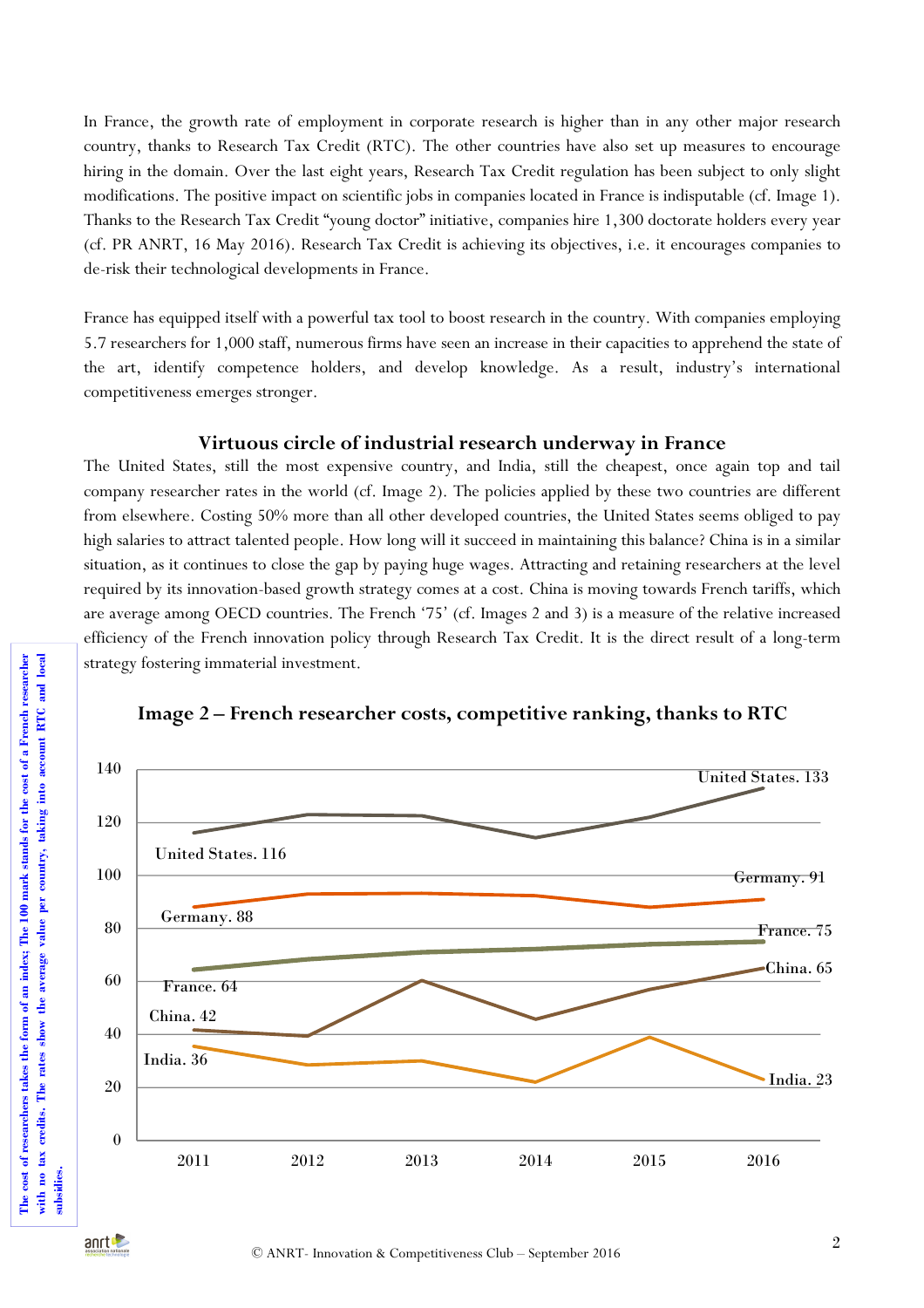

**Average researcher cost after incentives**

French research rates continue to rise at a slow pace, due to the drop in corporate R&D subsidies and minor changes in the rules for calculating RTC.

In the United States, rates are rising fast, and in the United Kingdom too. Recent changes for large companies (single 11% tax credit rate) are unlikely to improve the situation.

In Spain, rates remain attractive, although a lot higher than those in India and Romania. China continues to close the gap.

For the United States, Netherlands, China and Spain, inter-regional differences are rising sharply. The national average does not give a good indication of the reality of local support conditions.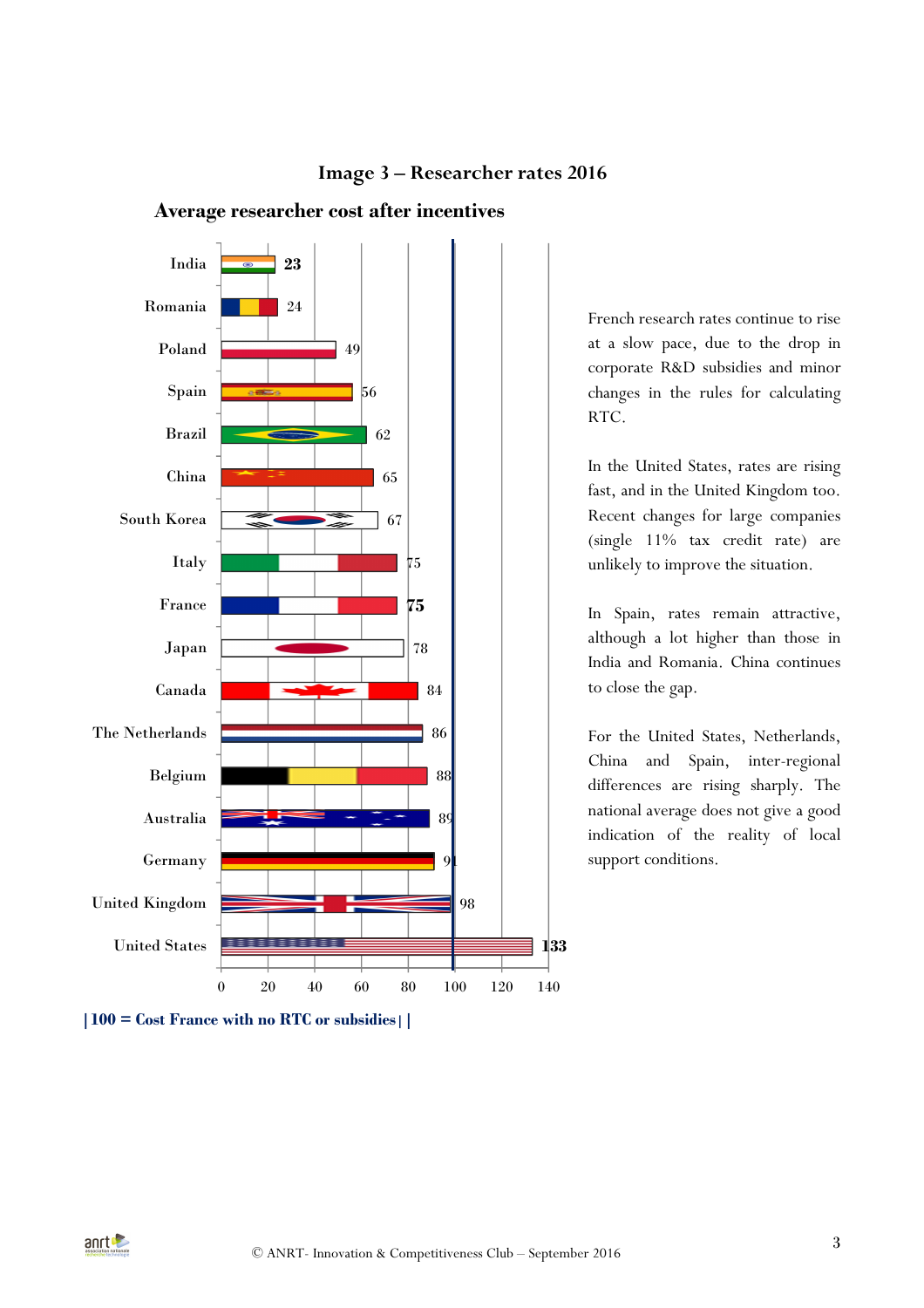

## **Image 4 - Researcher rates and location of staff in 2016**

Notwithstanding the size of the French flag – which shows that on average 49% of the ANRT 2016 panel's research staff are located in France – without RTC, the country would be considerably less attractive. In fact, with the exception of the United States, France would be the most expensive country in the world. In the United Kingdom, the latest measure has not proved effective in yielding results. The country seems to be moving away from its traditional sphere and coming dangerously close to the American catchment area.

International competition in terms of research points to similar country profiles. Four types clearly stand out (cf. ellipses on image 4), in terms of rate levels. They each respond to different development strategies through research and innovation. The United States is a net importer of talent, but at a cost that only matches the attraction of the high-tech market. France, Japan and Italy aim at technological sovereignty and endogenous development, but that remains expensive. Traditionally advanced countries in Europe and the Commonwealth are handling a situation that is currently proving fairly profitable.

Indian and Romanian rates are similar: the cost in Romania comes to 24% of the French rate with no RTC or subsidy; India's comes to 23%. The Panel members point out that the index reflects very different local situations in terms of research. Researchers of a higher level carry out quality R&D in low-cost conditions in Romania. In India, R&D involves mass specific services, often adapting products to local conditions.

## **Attractiveness: "beware fragile"**

The attractiveness of national territory is fragile. When major researcher employers on the ANRT panel were questioned, they confirmed that guaranteeing the progress of research employees in a country requires maintaining competitiveness through research costs. We observe a drop in the share of employees in some countries where researcher rates have increased (e.g. United Kingdom).

Retaining effective R&D in specialized technical areas involves maintaining a significant volume of research. In groups, research teams located in France compete internally with other teams located elsewhere. Researcher rates are a decisive factor for central decision-makers when it comes to maintaining research activity in a given geographic area (i.e. Europe, Asia, North America, South America).



*Innovation and Competitiveness Club* 

nnovation and Competitiveness Club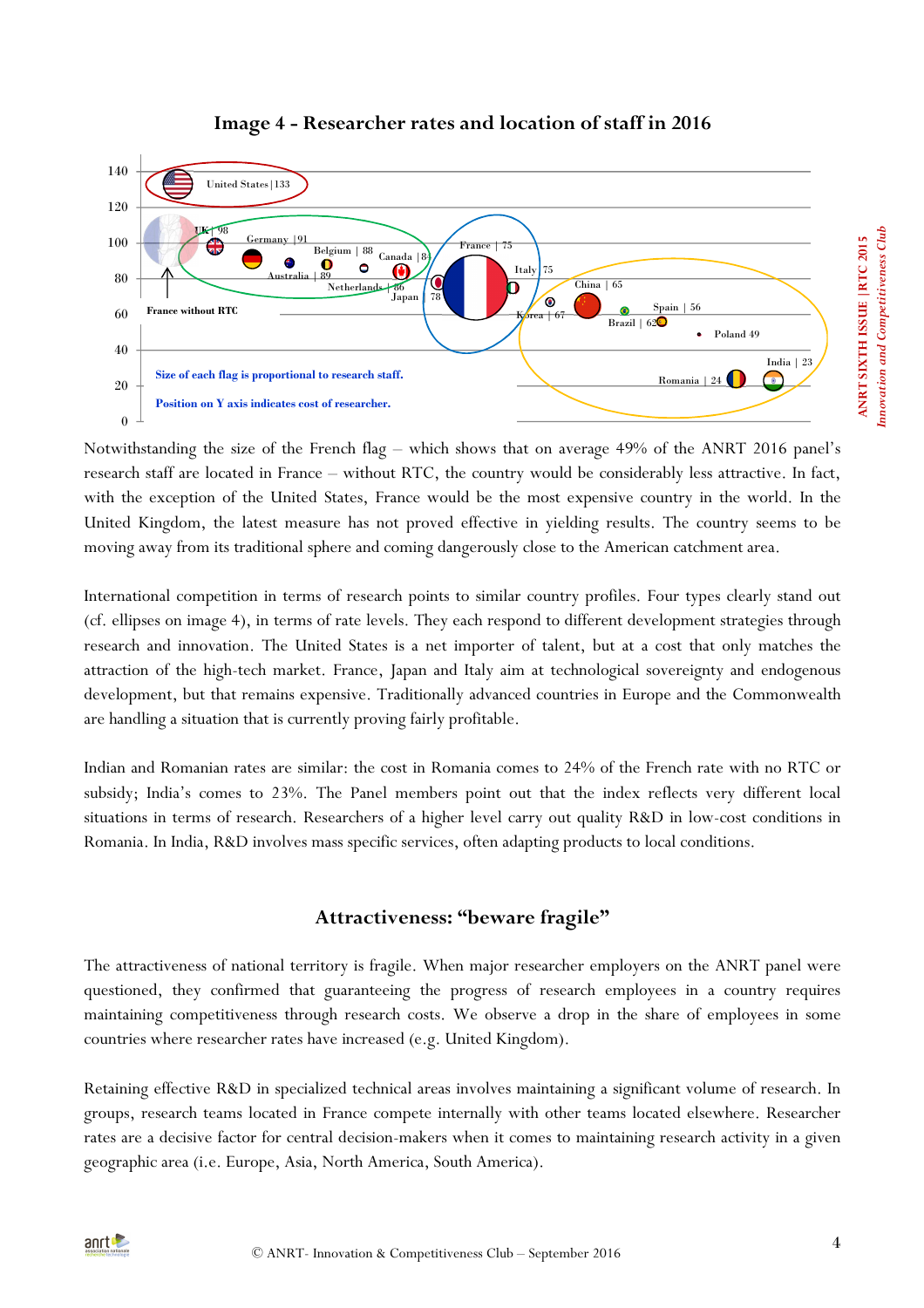

# **Image 5 - Research in operation: the impact of RTC in France**

**The 16 companies on the ANRT 2016 panel maintain 116 R&D sites in the country**.

Depending on the density of their presence, these 116 sites have a more intense (red) or less intense (green) impact on research and innovation ecosystems.

In France, 59% of ANRT 2016 panel researchers are located in the Paris region on 40 R&D sites.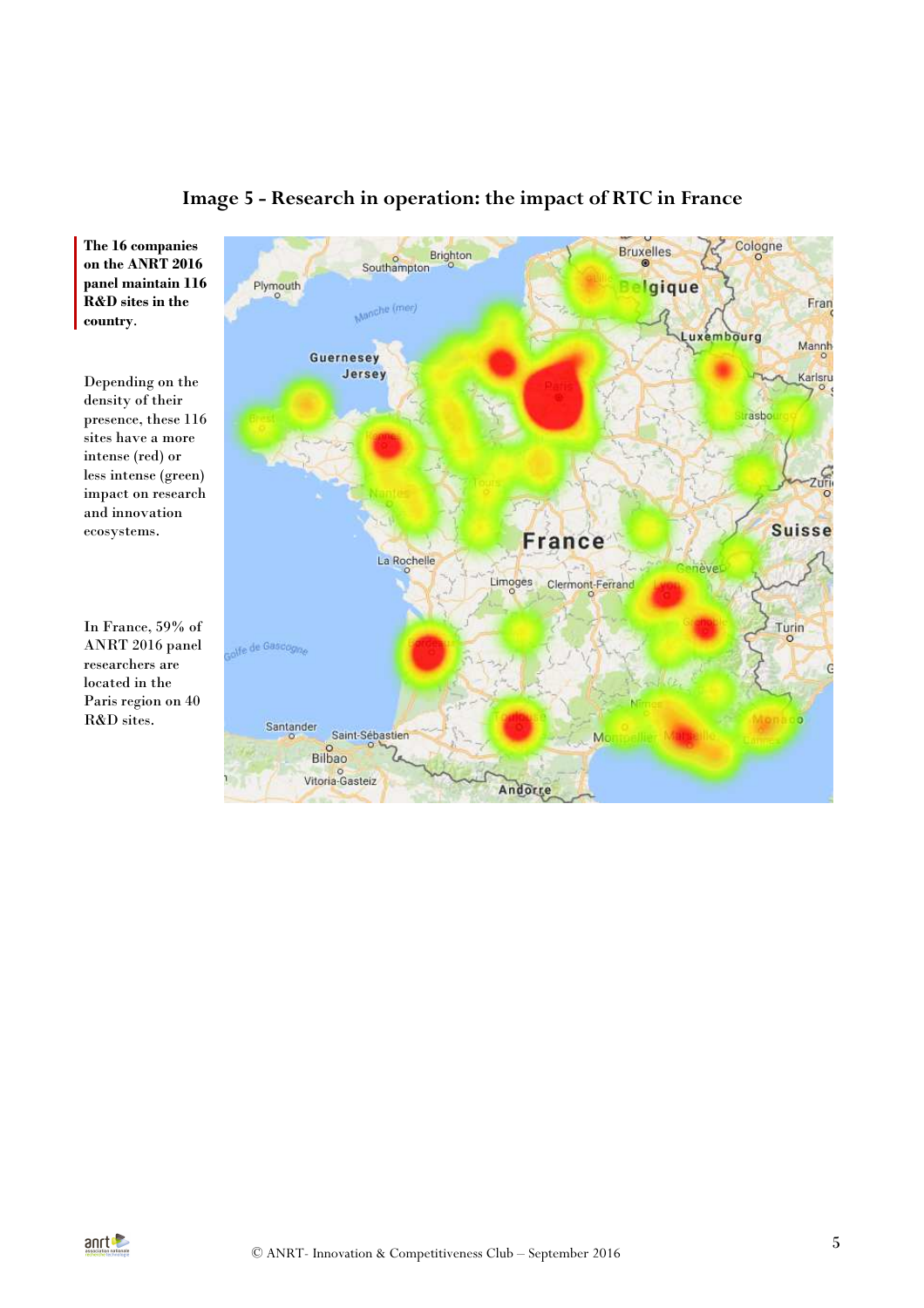**Sixteen** *international groups, members of ANRT (National Association for Research and Technology) that carry out part of their research in France, this year accepted once again to calculate and communicate to ANRT the comparative cost price of their researchers (including direct aid and tax credit) in the countries where they invest in research.* 

*These groups invest 15 billion euro in research in the world; this year more than 81,000 researchers were included in this comparison, with a wide variety of areas of application.* 

*They have R&D teams in over 30 countries and yet almost half of their employees are based in France! Although half of their research is carried out in this country, the reason is not just habit or patriotism. The simple explanation comes down to one word: competitiveness (cost and non-cost).*